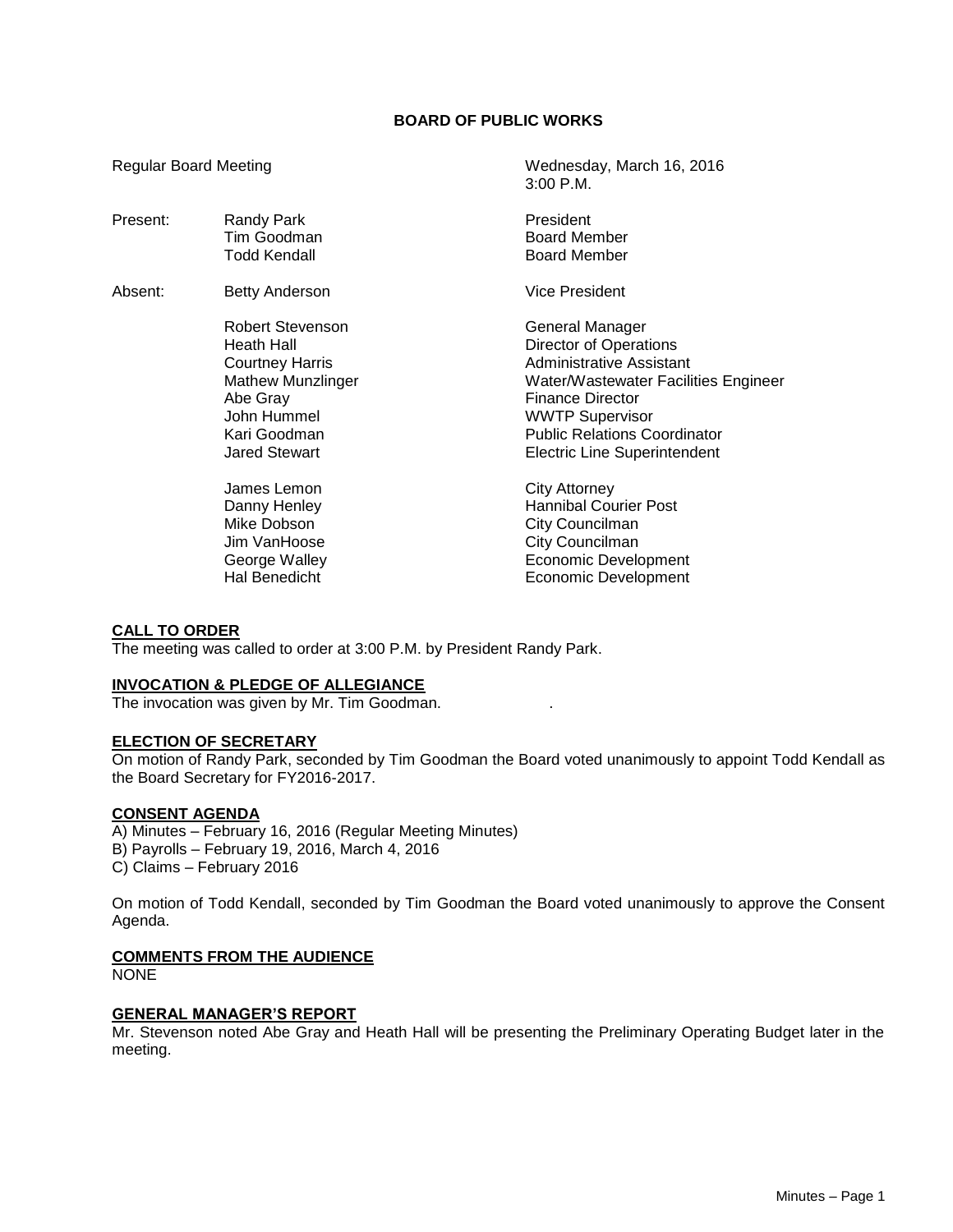Mr. Stevenson reported he attended the MPUA quarterly meeting with Heath Hall. Mr. Stevenson also attended the American Public Power Association (APPA) Legislative Rally in Washington D.C. along with Heath Hall and Mike Dobson.

Mr. Stevenson reported Prairie State is currently having the Unit 1 annual spring outage.

Kari Goodman reported she is scheduling Electric Safety presentations with Hannibal Elementary Schools and Hannibal LaGrange students that are planning to go into Elementary Education.

## **OPERATION'S REPORT**

Heath Hall asked if anyone had any questions regarding the Operation's Report, and there were none at this time.

## **FINANCIAL REPORT**

Abe Gray presented the Board with the financial results for the month of February 2016 and year to date results.

## **PROJECTS REPORT**

Mathew Munzlinger presented the Board with an updated progress report of ongoing projects. This includes projects from the Water System and Water Treatment Plant, as well as the Sewer System and Wastewater Treatment Plant. Mr. Munzlinger noted the progress of these projects and studies is acceptable and will continue as weather permits.

On motion of Todd Kendall, seconded by Tim Goodman, the Board voted unanimously to approve the Regular Reports.

## **NEW BUSINESS**

## **PRELIMINARY BUDGET**

Mr. Stevenson and Abe Gray presented the Preliminary Budget for Fiscal July 1, 2016 to June 30, 2017. The budget process involves various department Supervisors meeting with Heath Hall, Director of Operations, and the Accounting Department to review current year expenses and budget to make projections for the next fiscal year. Mr. Stevenson noted this document must be ready to approve at the April meeting.

#### **PROPOSAL FROM TERRA TECHNOLOGIES**

Mr. Stevenson reported after meeting with Senator Munzlinger and the Missouri Department of Natural Resources, he was told to contact David Flick, Terra Technologies to determine the next step for the lake project at the Hannibal Lake Technology Park (HLTP). David Flick from Terra Technologies met with Mr. Stevenson and provided the attached proposal for the completion of the application and mitigation plan that is needed to continue work at the HLTP. After much discussion and review, Mr. Stevenson recommended the Board approve the engagement of Terra Technologies as proposed.

On motion of Tim Goodman, seconded by Todd Kendall, the Board voted unanimously to approve the proposal from Terra Technologies.

## **UPDATE ON WASTEWATER TREATMENT PLANT DISINFECTION**

Mr. Stevenson and Matt Munzlinger reported February 2013, MDNR issued a new NPDES permit replacing the permit that expired January 1, 2009. This new permit was to expire on January 1, 2014 and gave the HBPW until April 1, 2016 to become compliant with the lower TRC limit. This permit has since expired and the HBPW staff has been working with the permit writer since to delay the issuance of the new permit until some other issues can be resolved with MDNR. Mr. Munzlinger noted on February 18, 2016, he wrote a letter to MDNR-Northeast Regional Office requesting an extension to achieve compliance with the TRC limit while he works with MDNR to resolve the outstanding items. A response was received March 8, 2016 stating to continue to work with MDNR to resolve the outstanding items, but they would begin the enforcement process should the HBPW exceed the TRC limit. Since receiving the response letter, Mr. Munzlinger has been working with the Engineer, Staff, and MDNR to come up with a short term solution that the HBPW can implement quickly and achieve compliance while the issues with MDNR are being resolved.